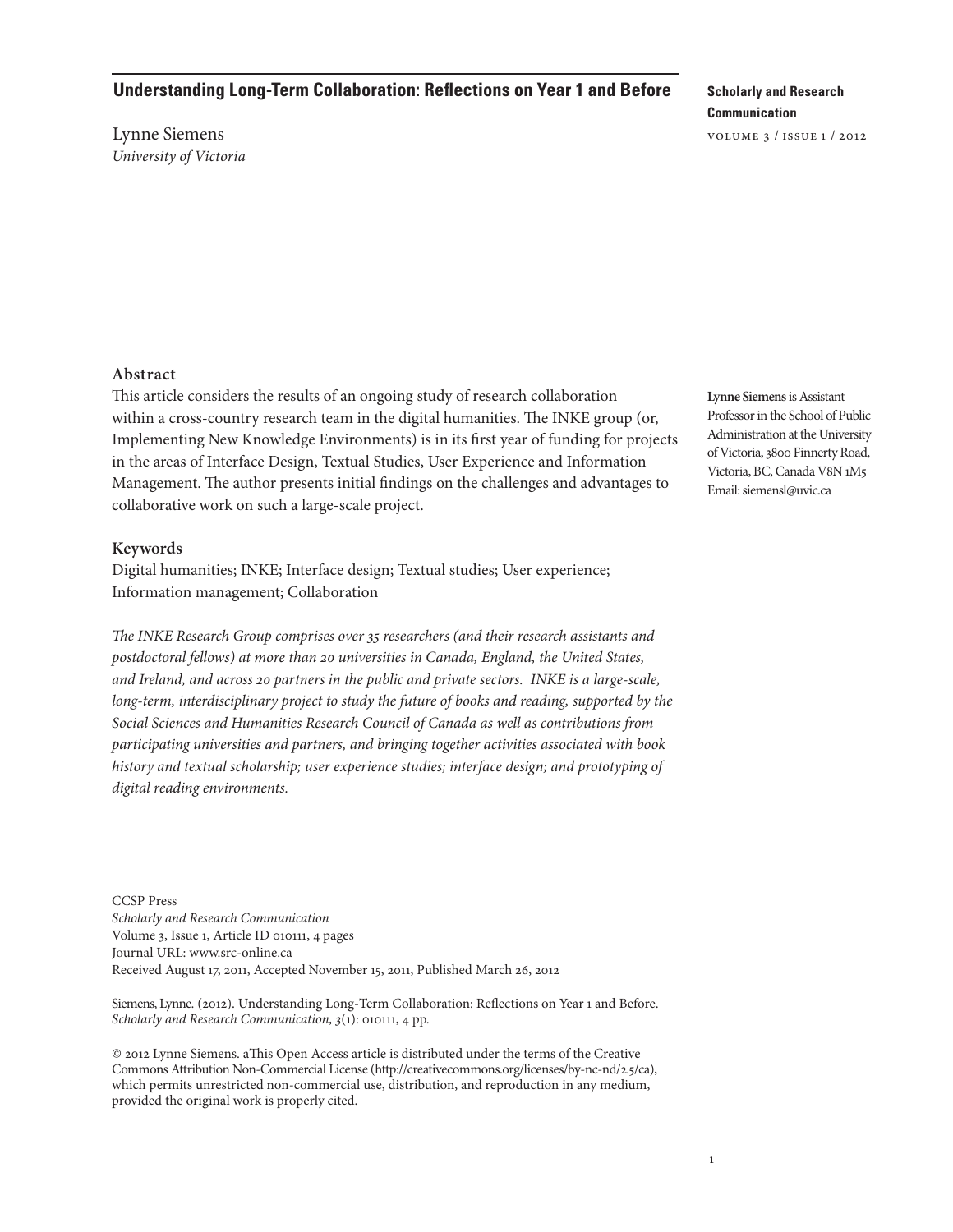## **Scholarly and Research Communication**

volume 3 / issue 1 / 2012

#### **Introduction**

Many academic teams and granting agencies undergo a process of reflection at the completion of their research project to understand lessons learned and develop best practice guidelines (for example, see Bracken & Oughton, 2006; Bryan, Negretti, Christensen, & Stokes, 2002; Kishchuk, 2005; Lawrence, 2006; National Endowment for the Humanities Office of Digital Humanities, 2010). However, these reflections are generally completed after the fact, which may mean that some of these lessons learned are forgotten or minimized through the passage of time. This raises the question of what can be learned through reflection as a project is underway. This paper begins to answer this by examining the nature of collaboration and its associated benefits and challenges at the end of the first year of funded research of the Implementing New Knowledge Environments (INKE) research project.

### **Case Study**

INKE research project is a seven-year project with 35 active researchers, plus postdoctoral fellows and graduate research assistants, across four countries with a budget of approximately \$13 million, in cash and in-kind funding. The team has just completed its first year of funded research after approximately five years of discussions and planning. INKE is funded through the Social Sciences and Humanities Research Council of Canada's Major Collaborative Research Initiatives program, which focuses on large scale integrative and collaborative research projects (SSHRC, 2010). INKE is divided into four research areas, including Interface Design, Textual Studies, User Experience, and Information Management (Siemens, Cunningham, Galey, Ruecker, Siemens, Warwick, Dobson, & the INKE Group., 2009).

## **Methodology**

Members of the administrative team, researchers, graduate research assistants and others will be asked about their experiences collaborating within INKE on an annual basis in order to understand the nature of collaboration and ways that it may change over the life of a long-term grant. The interview questions focus on understanding the nature of collaboration, advantages and challenges associated with it within the context of INKE. The first set of interviews focused on the years leading up to funding, and the first year of funded collaboration.

### **Findings**

A total of seven individuals were interviewed with representation from three groups within the project, including graduate research assistants (GRA), researchers (R), and administrative leads (AL). The three groups share common understandings of collaboration. They all agreed that collaboration allows individuals as a group to accomplish more than is possible alone, and is focused on attaining certain agreed upon outcomes. They also highlight that this type of work requires a specific set of skills and perspectives, which include interpersonal, planning, patience, flexibility, and the ability to "see the world in other terms" (AL#1)<sup>1</sup>. One of the researchers commented that collaborative writing requires a blending of voices, rather than privileging one over others.

At the same time, the participants' view of collaboration is tempered by the position that they occupy within the research team. The GRAs have a fragmented and micro view of their role in the collaboration, without a larger understanding of the full research endeavour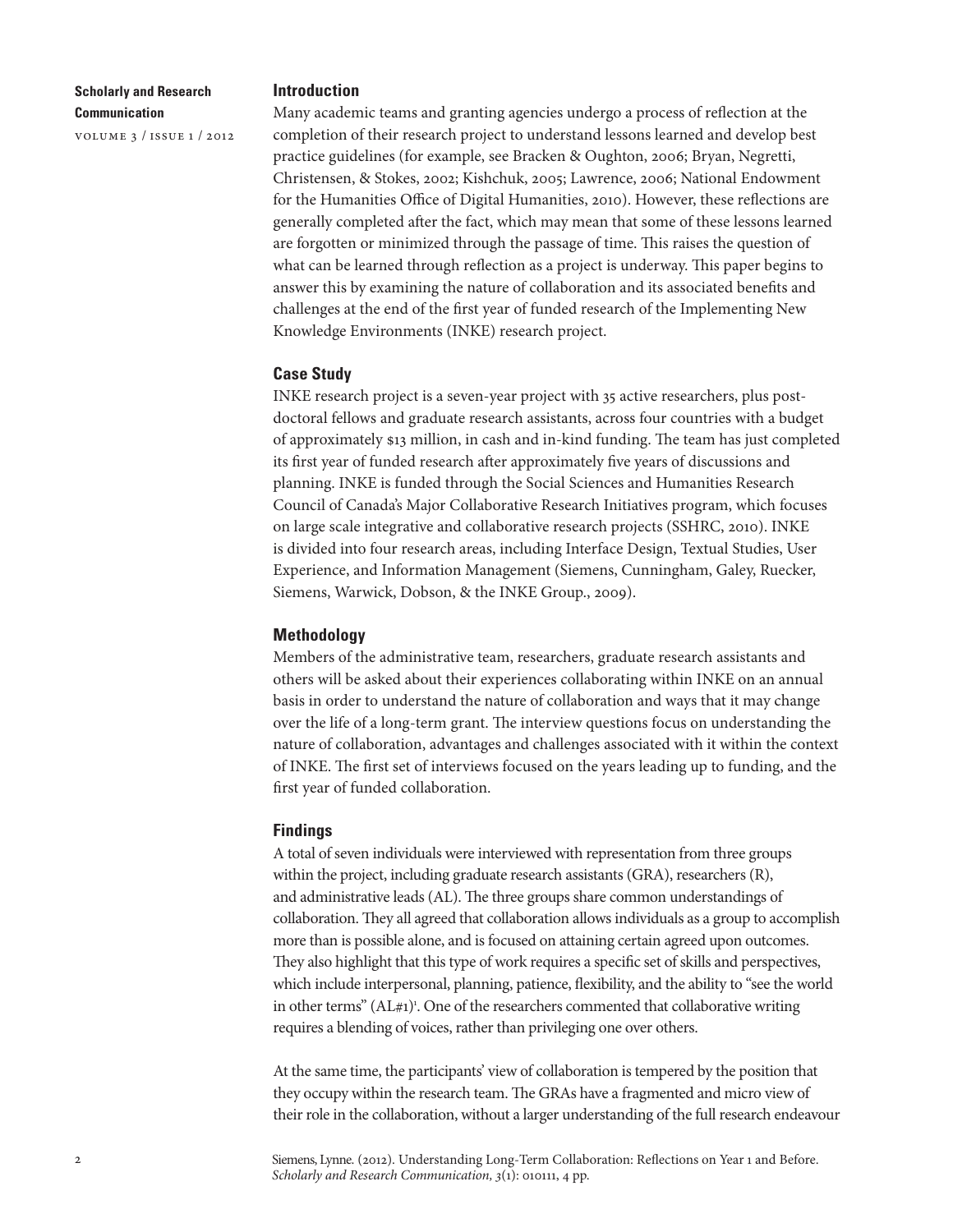and their contribution within it. The researchers focus primarily on collaborating with other researchers within their specific sub-research area. Finally, the administrative leaders possess a larger view which includes the integration of the various sub-research areas to accomplish the larger project's goals and objectives. Within that perspective, one of the administrative leads commented that collaboration is really between people, rather than sub-research groups as represented in the organizational schema.

The participants highlight the advantages that flow from a collaboration of this nature. First, collaboration creates a larger community, both within the context of this particular research project and with the larger community of the practice or discipline as a whole. In particular, a collaboration of this scale creates opportunities for graduate students to interact with the larger community, extending their understanding of, and connections to, the field. Second, all participants highlight that a research team provides an opportunity for members to learn from each other in areas of content, skills, methodology, and new ways of thinking, as well as the chance to pool information and expertise. Finally, an effective collaboration creates an environment where individuals are more willing to cooperate because they are supported. This in turn creates more collaboration.

Of course, every collaboration comes with challenges. These challenges flow from disciplinary difference and interpersonal issues. The administrative leads also comment on the level of administrative workload associated with accountability both to the project and to each other, as well as to the funding agency. They often needed to spend time on tasks in which they were neither interested nor had the training to complete. In addition, they outlined that they felt that they were behind on other research projects because the INKE accountability documents ensure that INKE research takes priority. Further, the necessity to meet in person with other team members prompts additional travel. This type of work also requires skills in planning that are learned through the collaboration process. Teamwork of this scale and scope also serves to identify structural and systemic challenges. For example, several participants indicated that institutions did not understand big "H" humanities research and, as such, did not have the infrastructure to support this research. In addition, reward and recognition policies, particularly within the humanities, still tend to privilege the individual over a research team. Finally, tensions may also exist between participating institutions.

### **Discussion**

While the INKE research team is still in the early stages of their collaboration, some preliminary conclusions can be drawn. Thus far, the research team is experiencing similar benefits and challenges associated with collaboration, as seen by other research teams (Amabile, Patterson, Mueller, Wojcik, Odomirok, Marsh, & Kramer, 2001). Others can be identified within INKE. Within an interdisciplinary and multidisciplinary research project such as this one, an opportunity is created to contribute to the larger community of practice with new ideas, methodologies, perspectives, and graduate student training. Thus, the benefits and understanding of collaboration must be considered beyond the scope of a particular project. At the same time, there is a realization that this type of collaboration creates additional workload, administrative paperwork, travel and time away from other projects, a situation that is not often clearly articulated or understood at the outset of a project. This is often

# **Scholarly and Research Communication**

volume 3 / issue 1 / 2012